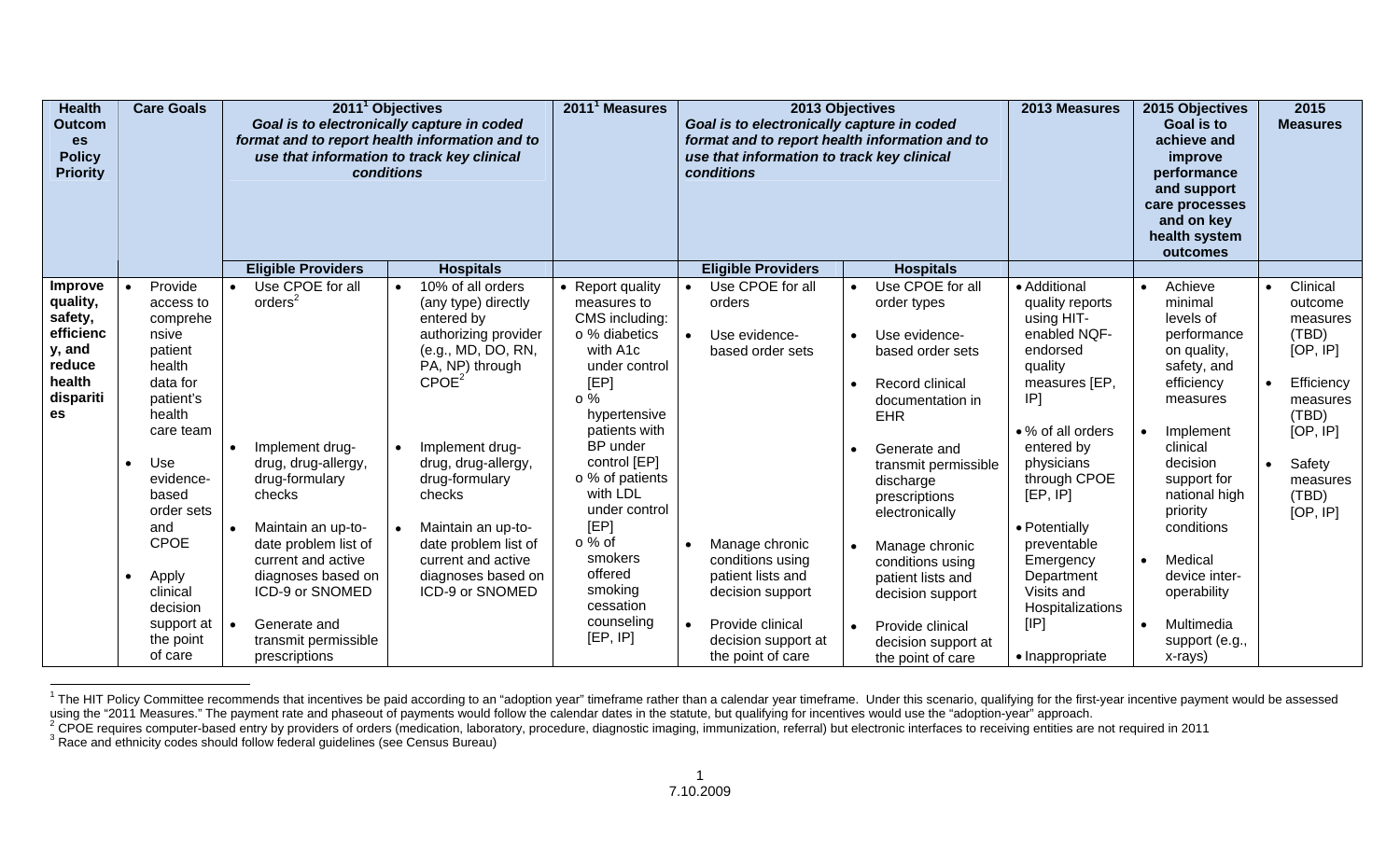| <b>Health</b><br><b>Outcom</b><br>es<br><b>Policy</b><br><b>Priority</b> | <b>Care Goals</b>                                                                                                                                      |                                             | 2011 <sup>1</sup> Objectives<br>Goal is to electronically capture in coded<br>format and to report health information and to<br>use that information to track key clinical<br>conditions<br><b>Hospitals</b><br><b>Eligible Providers</b><br>electronically (eRx) |                                                                                                                                                                                         | 2011 <sup>1</sup> Measures                                                                                                                                                                 | 2013 Objectives<br>Goal is to electronically capture in coded<br>format and to report health information and to<br>use that information to track key clinical<br>conditions<br><b>Eligible Providers</b><br><b>Hospitals</b> |  |                                                                                                                                                                                                            | 2013 Measures                                                                            | 2015 Objectives<br><b>Goal is to</b><br>achieve and<br>improve<br>performance<br>and support<br>care processes<br>and on key<br>health system<br>outcomes | 2015<br><b>Measures</b> |
|--------------------------------------------------------------------------|--------------------------------------------------------------------------------------------------------------------------------------------------------|---------------------------------------------|-------------------------------------------------------------------------------------------------------------------------------------------------------------------------------------------------------------------------------------------------------------------|-----------------------------------------------------------------------------------------------------------------------------------------------------------------------------------------|--------------------------------------------------------------------------------------------------------------------------------------------------------------------------------------------|------------------------------------------------------------------------------------------------------------------------------------------------------------------------------------------------------------------------------|--|------------------------------------------------------------------------------------------------------------------------------------------------------------------------------------------------------------|------------------------------------------------------------------------------------------|-----------------------------------------------------------------------------------------------------------------------------------------------------------|-------------------------|
|                                                                          | lists of<br>patients<br>who need<br>care and<br>use them<br>to reach<br>out to<br>patients<br>(e.g.,<br>reminders<br>, care<br>instruction<br>s, etc.) | $\bullet$<br>$\bullet$<br>list<br>$\bullet$ | Maintain active<br>medication list<br>Maintain active<br>medication allergy<br>Record<br>demographics:<br>o preferred<br>language<br>o insurance type<br>o gender                                                                                                 | Maintain active<br>medication list<br>Maintain active<br>medication allergy<br>list<br>Record<br>demographics:<br>o preferred<br>language<br>o insurance type,<br>o gender              | BMI [EP]<br>$\bullet$ % eligible<br>surgical<br>patients who<br>receive VTE<br>prophylaxis [IP]<br>• % of orders<br>(for<br>medications,<br>lab tests,<br>procedures,                      | Specialists report to<br>relevant external<br>disease (e.g.,<br>cardiology, thoracic<br>surgery, cancer) or<br>device registries,<br>approved by CMS                                                                         |  | Specialists report to<br>relevant external<br>disease (e.g.,<br>cardiology, thoracic<br>surgery, cancer) or<br>device registries<br>Conduct closed<br>loop medication<br>management,<br>including eMAR and | acute low back<br>pain) [EP, IP]<br>• Other efficiency<br>measures<br>$(TBD)$ $[EP, IP]$ |                                                                                                                                                           |                         |
|                                                                          | Report to<br>patient<br>registries<br>for quality<br>improvem<br>ent, public<br>reporting,<br>etc.                                                     | $\bullet$                                   | $\circ$ race <sup>3</sup><br>o ethnicity<br>Record advance<br>directives<br>Record vital signs:<br>o height<br>o weight<br>o blood pressure<br>Calculate and<br>display:<br>o BMI                                                                                 | $\circ$ race <sup>3</sup><br>o ethnicity<br>Record advance<br>directives<br>Record vital signs:<br>$\circ$ height<br>o weight<br>o blood pressure<br>Calculate and<br>display:<br>o BMI | radiology, and<br>referrals)<br>entered directly<br>by physicians<br>through CPOE<br>• Use of high-<br>risk<br>medications<br>(Re: Beers<br>criteria) in the<br>elderly<br>• % of patients |                                                                                                                                                                                                                              |  | computer-assisted<br>administration                                                                                                                                                                        |                                                                                          |                                                                                                                                                           |                         |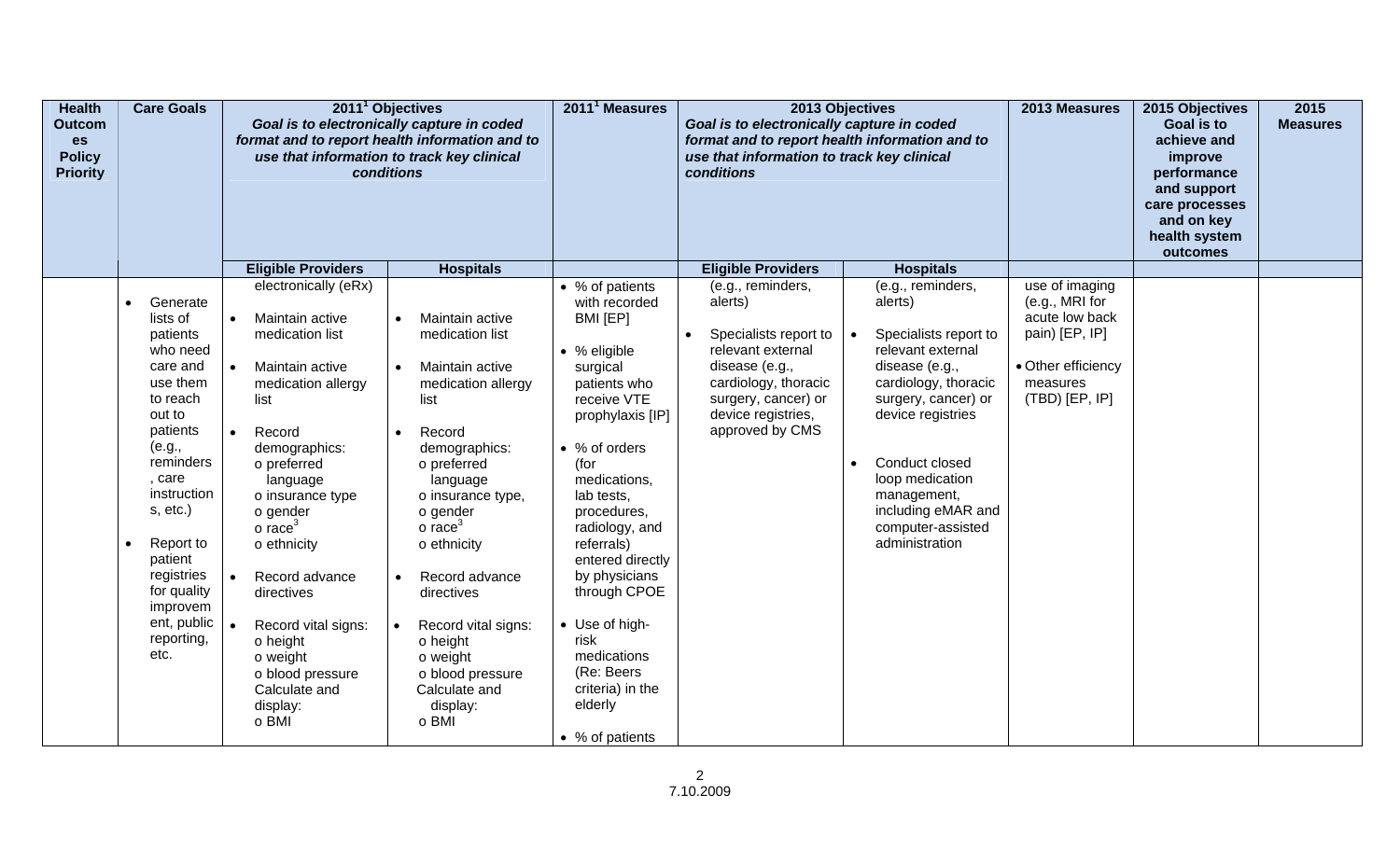| <b>Health</b><br><b>Outcom</b><br>es<br><b>Policy</b><br><b>Priority</b> | <b>Care Goals</b> |                                                                                                                                                            | 2011 <sup>1</sup> Objectives<br>Goal is to electronically capture in coded<br>format and to report health information and to<br>use that information to track key clinical<br>conditions<br><b>Eligible Providers</b><br><b>Hospitals</b> |                                                                                                                             | 2013 Objectives<br>Goal is to electronically capture in coded<br>format and to report health information and to<br>use that information to track key clinical<br>conditions |                  | 2013 Measures | 2015 Objectives<br>Goal is to<br>achieve and<br>improve<br>performance<br>and support<br>care processes<br>and on key<br>health system<br>outcomes | 2015<br><b>Measures</b> |
|--------------------------------------------------------------------------|-------------------|------------------------------------------------------------------------------------------------------------------------------------------------------------|-------------------------------------------------------------------------------------------------------------------------------------------------------------------------------------------------------------------------------------------|-----------------------------------------------------------------------------------------------------------------------------|-----------------------------------------------------------------------------------------------------------------------------------------------------------------------------|------------------|---------------|----------------------------------------------------------------------------------------------------------------------------------------------------|-------------------------|
|                                                                          |                   |                                                                                                                                                            |                                                                                                                                                                                                                                           |                                                                                                                             | <b>Eligible Providers</b>                                                                                                                                                   | <b>Hospitals</b> |               |                                                                                                                                                    |                         |
|                                                                          |                   | Record smoking<br>$\bullet$<br>status                                                                                                                      | Record smoking<br>$\bullet$<br>status                                                                                                                                                                                                     | over 50 with<br>annual<br>colorectal<br>cancer                                                                              |                                                                                                                                                                             |                  |               |                                                                                                                                                    |                         |
|                                                                          |                   | Incorporate lab-test<br>$\bullet$<br>results into EHR as<br>structured data                                                                                | Incorporate lab-test<br>results into EHR as<br>structured data                                                                                                                                                                            | screenings<br>[EP]                                                                                                          |                                                                                                                                                                             |                  |               |                                                                                                                                                    |                         |
|                                                                          |                   | Generate lists of<br>$\bullet$<br>patients by specific<br>conditions to use for<br>quality<br>improvement,<br>reduction of<br>disparities, and<br>outreach | Generate lists of<br>$\bullet$<br>patients by specific<br>conditions                                                                                                                                                                      | • % of females<br>over 50<br>receiving<br>annual<br>mammogram<br>[EP]<br>• % patients at<br>high-risk for<br>cardiac events |                                                                                                                                                                             |                  |               |                                                                                                                                                    |                         |
|                                                                          |                   | Report ambulatory<br>$\bullet$<br>quality measures to<br><b>CMS</b>                                                                                        | Report hospital<br>quality measures to<br><b>CMS</b>                                                                                                                                                                                      | on aspirin<br>prophylaxis<br>[EP]                                                                                           |                                                                                                                                                                             |                  |               |                                                                                                                                                    |                         |
|                                                                          |                   | Send reminders to<br>$\bullet$<br>patients per patient<br>preference for<br>preventive/ follow<br>up care                                                  |                                                                                                                                                                                                                                           | • % of patients<br>who received<br>flu vaccine<br>[EP]<br>• % lab results                                                   |                                                                                                                                                                             |                  |               |                                                                                                                                                    |                         |
|                                                                          |                   | Implement one<br>clinical decision rule                                                                                                                    | Implement one<br>clinical decision rule                                                                                                                                                                                                   | incorporated<br>into EHR in                                                                                                 |                                                                                                                                                                             |                  |               |                                                                                                                                                    |                         |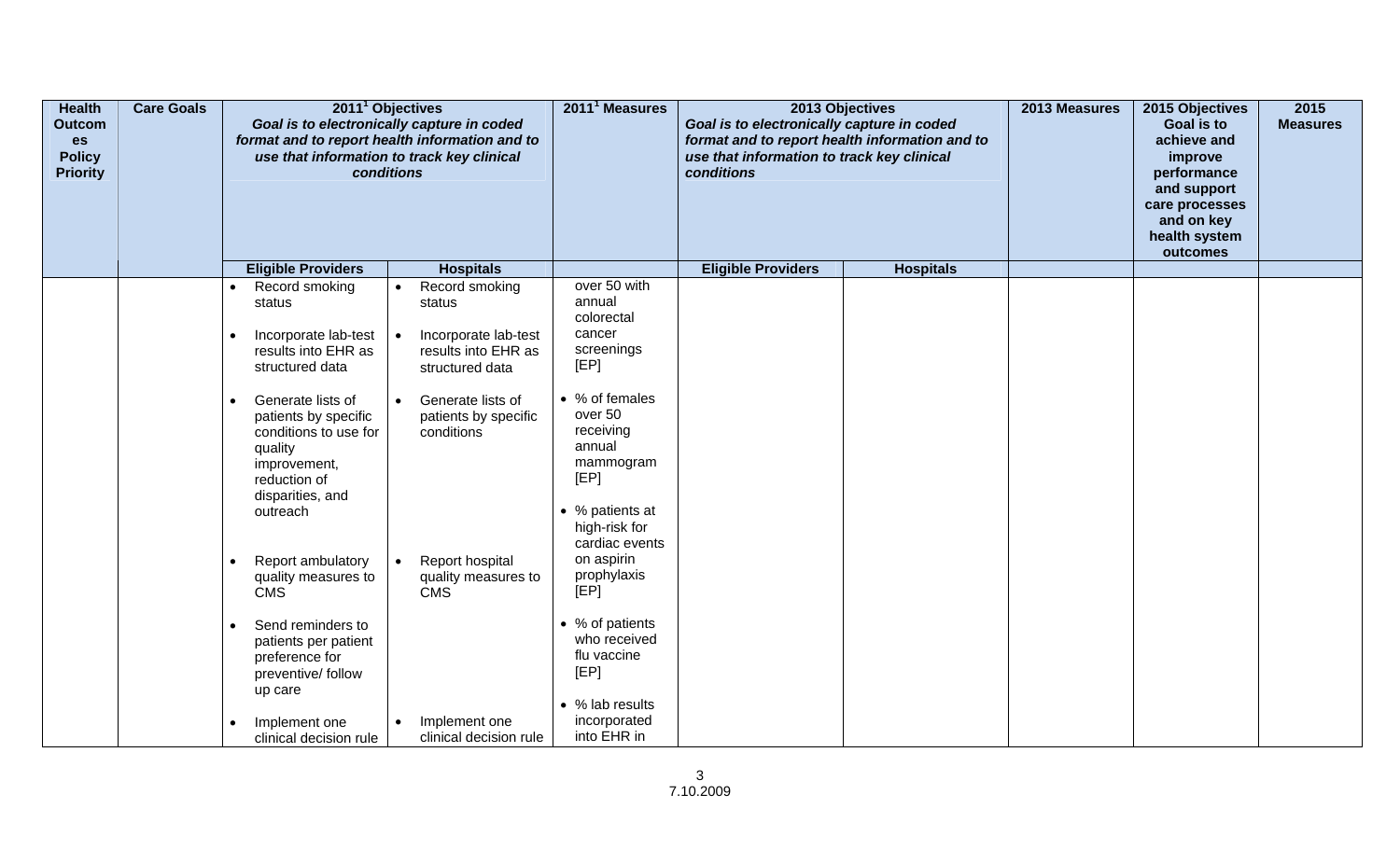| <b>Health</b><br>Outcom<br>es<br><b>Policy</b><br><b>Priority</b> | <b>Care Goals</b> |                                                                                                                                                                                                                                      | 2011 <sup>1</sup> Objectives<br>Goal is to electronically capture in coded<br>format and to report health information and to<br>use that information to track key clinical<br>conditions | 2011 <sup>1</sup> Measures                                                                                                                                                                                                                     | 2013 Objectives<br>Goal is to electronically capture in coded<br>format and to report health information and to<br>use that information to track key clinical<br>conditions |                  | 2013 Measures | 2015 Objectives<br>Goal is to<br>achieve and<br>improve<br>performance<br>and support<br>care processes<br>and on key<br>health system<br>outcomes | 2015<br><b>Measures</b> |
|-------------------------------------------------------------------|-------------------|--------------------------------------------------------------------------------------------------------------------------------------------------------------------------------------------------------------------------------------|------------------------------------------------------------------------------------------------------------------------------------------------------------------------------------------|------------------------------------------------------------------------------------------------------------------------------------------------------------------------------------------------------------------------------------------------|-----------------------------------------------------------------------------------------------------------------------------------------------------------------------------|------------------|---------------|----------------------------------------------------------------------------------------------------------------------------------------------------|-------------------------|
|                                                                   |                   | <b>Eligible Providers</b><br>relevant to specialty                                                                                                                                                                                   | <b>Hospitals</b><br>related to a high                                                                                                                                                    | coded format                                                                                                                                                                                                                                   | <b>Eligible Providers</b>                                                                                                                                                   | <b>Hospitals</b> |               |                                                                                                                                                    |                         |
|                                                                   |                   | or high clinical<br>priority                                                                                                                                                                                                         | priority hospital<br>condition                                                                                                                                                           | [EP, IP]                                                                                                                                                                                                                                       |                                                                                                                                                                             |                  |               |                                                                                                                                                    |                         |
|                                                                   |                   | Document a<br>progress note for<br>each encounter<br>Check insurance<br>eligibility<br>electronically from<br>public and private<br>payers, where<br>possible<br>Submit claims<br>electronically to<br>public and private<br>payers. | Check insurance<br>eligibility<br>electronically from<br>public and private<br>payers, where<br>possible<br>Submit claims<br>electronically to<br>public and private<br>payers.          | • Stratify reports<br>by gender,<br>insurance type,<br>primary<br>language, race<br>ethnicity [EP,<br>[P]<br>$\bullet$ % of all<br>medications,<br>entered into<br>EHR as<br>generic, when<br>generic options<br>exist in the<br>relevant drug |                                                                                                                                                                             |                  |               |                                                                                                                                                    |                         |
|                                                                   |                   |                                                                                                                                                                                                                                      |                                                                                                                                                                                          | class [EP, IP]<br>• % of orders for<br>high-cost<br>imaging<br>services with<br>specific<br>structured<br>indications<br>recorded [EP,                                                                                                         |                                                                                                                                                                             |                  |               |                                                                                                                                                    |                         |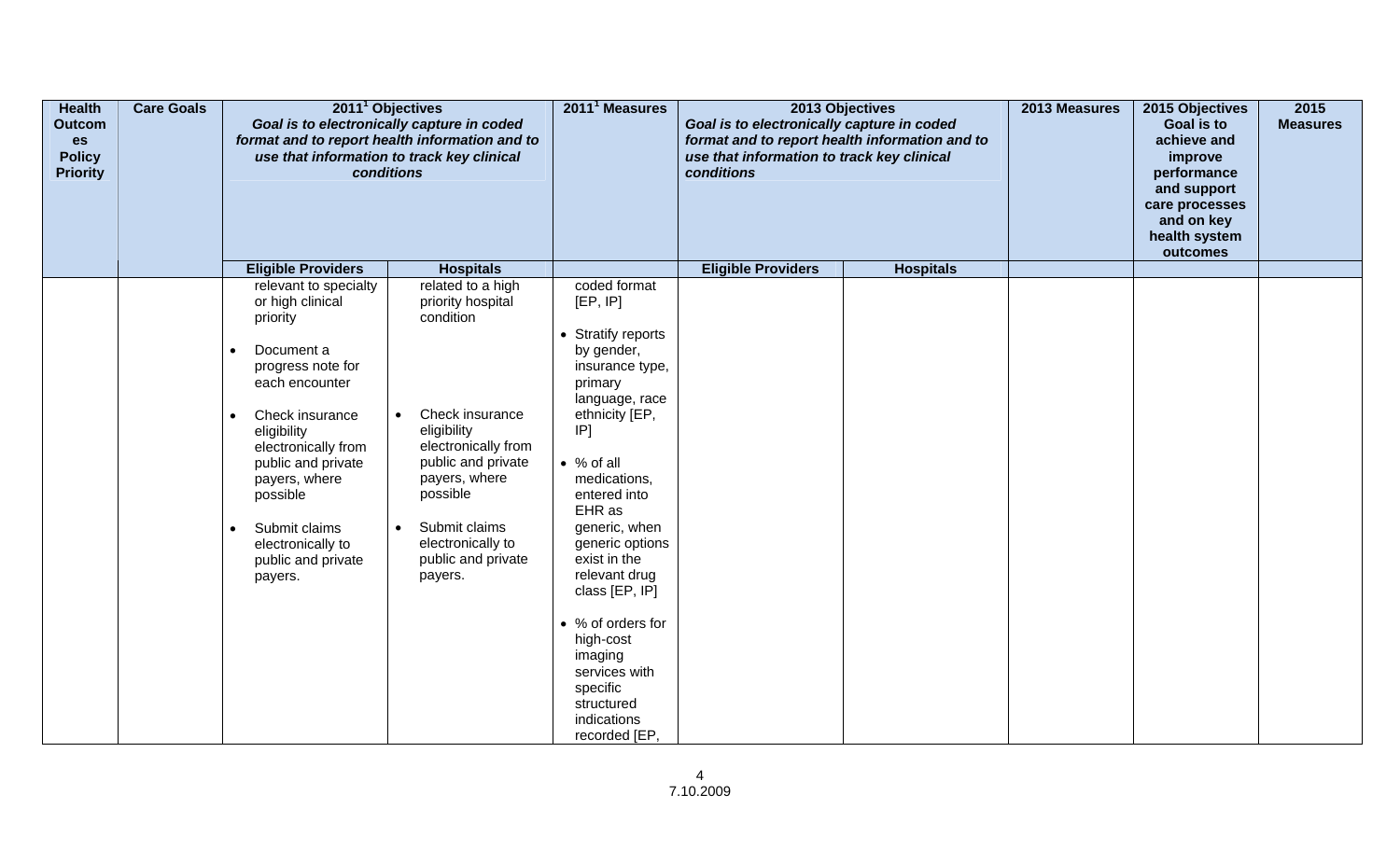| <b>Health</b><br><b>Outcom</b><br>es<br><b>Policy</b><br><b>Priority</b> | <b>Care Goals</b>                                                                                                                    | 2011 <sup>1</sup> Objectives<br>Goal is to electronically capture in coded<br>format and to report health information and to<br>use that information to track key clinical<br>conditions                                                |                                                                                                                                                                                                                                                     | 2011 <sup>1</sup> Measures                                                                                                                                                                              | Goal is to electronically capture in coded<br>format and to report health information and to<br>use that information to track key clinical<br><b>conditions</b>                                  | 2013 Objectives                                                                                                 | 2013 Measures                                                                                                                                                                                            | 2015 Objectives<br><b>Goal is to</b><br>achieve and<br>improve<br>performance<br>and support<br>care processes<br>and on key<br>health system<br>outcomes | 2015<br><b>Measures</b>                                                                                  |
|--------------------------------------------------------------------------|--------------------------------------------------------------------------------------------------------------------------------------|-----------------------------------------------------------------------------------------------------------------------------------------------------------------------------------------------------------------------------------------|-----------------------------------------------------------------------------------------------------------------------------------------------------------------------------------------------------------------------------------------------------|---------------------------------------------------------------------------------------------------------------------------------------------------------------------------------------------------------|--------------------------------------------------------------------------------------------------------------------------------------------------------------------------------------------------|-----------------------------------------------------------------------------------------------------------------|----------------------------------------------------------------------------------------------------------------------------------------------------------------------------------------------------------|-----------------------------------------------------------------------------------------------------------------------------------------------------------|----------------------------------------------------------------------------------------------------------|
|                                                                          |                                                                                                                                      | <b>Eligible Providers</b>                                                                                                                                                                                                               | <b>Hospitals</b>                                                                                                                                                                                                                                    | [ P]                                                                                                                                                                                                    | <b>Eligible Providers</b>                                                                                                                                                                        | <b>Hospitals</b>                                                                                                |                                                                                                                                                                                                          |                                                                                                                                                           |                                                                                                          |
|                                                                          |                                                                                                                                      |                                                                                                                                                                                                                                         |                                                                                                                                                                                                                                                     | • % claims<br>submitted<br>electronically<br>to all payers<br>[EP, IP]<br>• % patient<br>encounters<br>with insurance<br>eligibility<br>confirmed [EP,<br>IP <sub>1</sub>                               |                                                                                                                                                                                                  |                                                                                                                 |                                                                                                                                                                                                          |                                                                                                                                                           |                                                                                                          |
| <b>Engage</b><br>patients<br>and<br>families                             | Provide<br>patients<br>and<br>families<br>with<br>timely<br>access to<br>data,<br>knowledg<br>e, and<br>tools to<br>make<br>informed | Provide patients<br>$\bullet$<br>with an electronic<br>copy of their health<br>information<br>(including lab<br>results, problem list,<br>medication lists,<br>allergies) upon<br>request <sup>4</sup><br>Provide patients<br>$\bullet$ | Provide patients<br>with an electronic<br>copy of their health<br>information<br>(including lab<br>results, problem list,<br>medication lists,<br>allergies, discharge<br>summary,<br>procedures), upon<br>request <sup>4</sup><br>Provide patients | $\bullet$ % of all<br>patients with<br>access to<br>personal health<br>information<br>electronically<br>[EP, IP]<br>$\bullet$ % of all<br>patients with<br>access to<br>patient-specific<br>educational | Access for all<br>patients to PHR<br>populated in real<br>time with health<br>data<br>Offer secure<br>$\bullet$<br>patient-provider<br>messaging<br>capability<br>Provide access to<br>$\bullet$ | Access for all<br>patients to PHR<br>populated in real<br>time with patient<br>health data<br>Provide access to | • % of patients<br>with full access<br>to PHR<br>populated in<br>real time with<br>EHR data [OP,<br>IP <sub>1</sub><br>• Additional<br>patient access<br>and experience<br>reports using<br>NQF-endorsed | Patients have<br>$\bullet$<br>access to<br>self-<br>management<br>tools<br>Electronic<br>$\bullet$<br>reporting on<br>experience of<br>care               | <b>NPP</b><br>quality<br>measures<br>, related<br>to patient<br>and family<br>engagem<br>ent [OP,<br>[P] |

4 Electronic access to and copies of may be provided by a number of secure electronic methods (e.g., PHR, patient portal, CD, USB drive)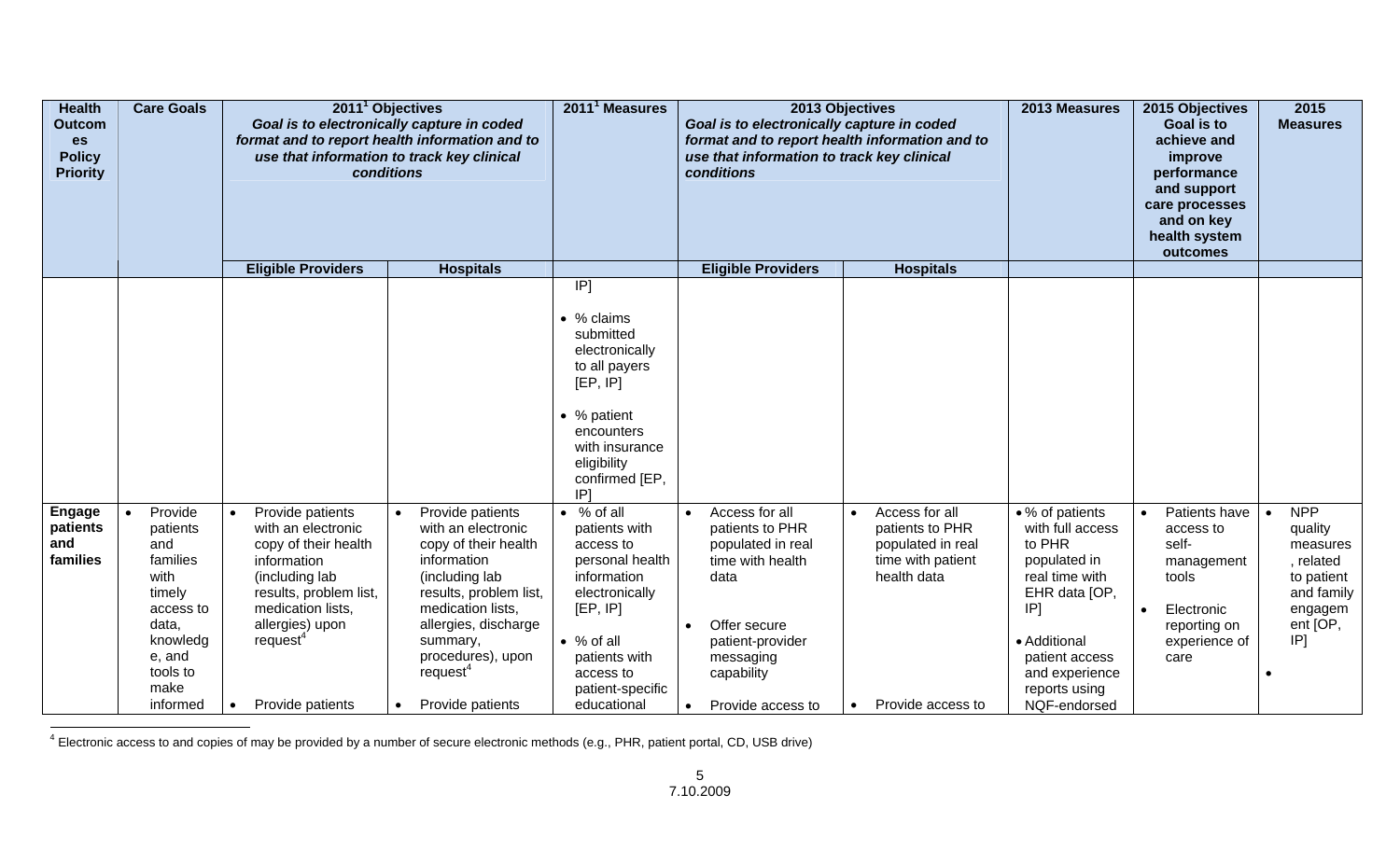| <b>Health</b><br><b>Outcom</b><br>es<br><b>Policy</b><br><b>Priority</b> | <b>Care Goals</b>                                | 2011 <sup>1</sup> Objectives                                                                                                                                                                                                                                                                                     | Goal is to electronically capture in coded<br>format and to report health information and to<br>use that information to track key clinical<br>conditions<br><b>Eligible Providers</b><br><b>Hospitals</b><br>with timely<br>with an electronic |                                                                                                                   | 2013 Objectives<br>Goal is to electronically capture in coded<br>format and to report health information and to<br>use that information to track key clinical<br>conditions                                                                                                                                                                                                             |                                                                                                                                                                                                                                                                                                                    | 2013 Measures                                                                                                                                                                                                                                                                                                                                                                    | 2015 Objectives<br>Goal is to<br>achieve and<br>improve<br>performance<br>and support<br>care processes<br>and on key<br>health system<br>outcomes | 2015<br><b>Measures</b> |
|--------------------------------------------------------------------------|--------------------------------------------------|------------------------------------------------------------------------------------------------------------------------------------------------------------------------------------------------------------------------------------------------------------------------------------------------------------------|------------------------------------------------------------------------------------------------------------------------------------------------------------------------------------------------------------------------------------------------|-------------------------------------------------------------------------------------------------------------------|-----------------------------------------------------------------------------------------------------------------------------------------------------------------------------------------------------------------------------------------------------------------------------------------------------------------------------------------------------------------------------------------|--------------------------------------------------------------------------------------------------------------------------------------------------------------------------------------------------------------------------------------------------------------------------------------------------------------------|----------------------------------------------------------------------------------------------------------------------------------------------------------------------------------------------------------------------------------------------------------------------------------------------------------------------------------------------------------------------------------|----------------------------------------------------------------------------------------------------------------------------------------------------|-------------------------|
|                                                                          |                                                  |                                                                                                                                                                                                                                                                                                                  |                                                                                                                                                                                                                                                |                                                                                                                   | <b>Eligible Providers</b>                                                                                                                                                                                                                                                                                                                                                               | <b>Hospitals</b>                                                                                                                                                                                                                                                                                                   |                                                                                                                                                                                                                                                                                                                                                                                  |                                                                                                                                                    |                         |
|                                                                          | decisions<br>and to<br>manage<br>their<br>health | electronic access to<br>their health<br>information<br>(including lab<br>results, problem list,<br>medication lists,<br>allergies) <sup>4</sup><br>Provide access to<br>$\bullet$<br>patient-specific<br>education resources<br>Provide clinical<br>$\bullet$<br>summaries for<br>patients for each<br>encounter | copy of their<br>discharge<br>instructions and<br>procedures at time<br>of discharge, upon<br>request <sup>4</sup><br>Provide access to<br>patient-specific<br>education resources                                                             | resources [EP,<br>IP]<br>$\bullet$ % of<br>encounters for<br>which clinical<br>summaries<br>were provided<br>[EP] | patient-specific<br>educational<br>resources in<br>common primary<br>languages<br>Record patient<br>preferences (e.g.,<br>preferred<br>communication<br>media, advance<br>directive, health<br>care proxies,<br>treatment options)<br>Documentation of<br>family medical<br>history, in<br>compliance with<br><b>GINA</b><br>Upload data from<br>$\bullet$<br>home monitoring<br>device | patient-specific<br>educational<br>resources in<br>common primary<br>languages<br>Record patient<br>preferences (e.g.,<br>preferred<br>communication<br>media, advance<br>directive, health<br>care proxies,<br>treatment options)<br>Documentation of<br>family medical<br>history, in<br>compliance with<br>GINA | HIT-enabled<br>quality<br>measures [EP,<br>IP]<br>• % of patients<br>with access to<br>secure patient<br>messaging [EP]<br>$\bullet\%$ of<br>educational<br>content in<br>common<br>primary<br>languages [EP,<br>IP]<br>• % of all patients<br>with<br>preferences<br>recorded [IP]<br>• % of transitions<br>where summary<br>care record is<br>shared [EP, IP]<br>• Implemented |                                                                                                                                                    |                         |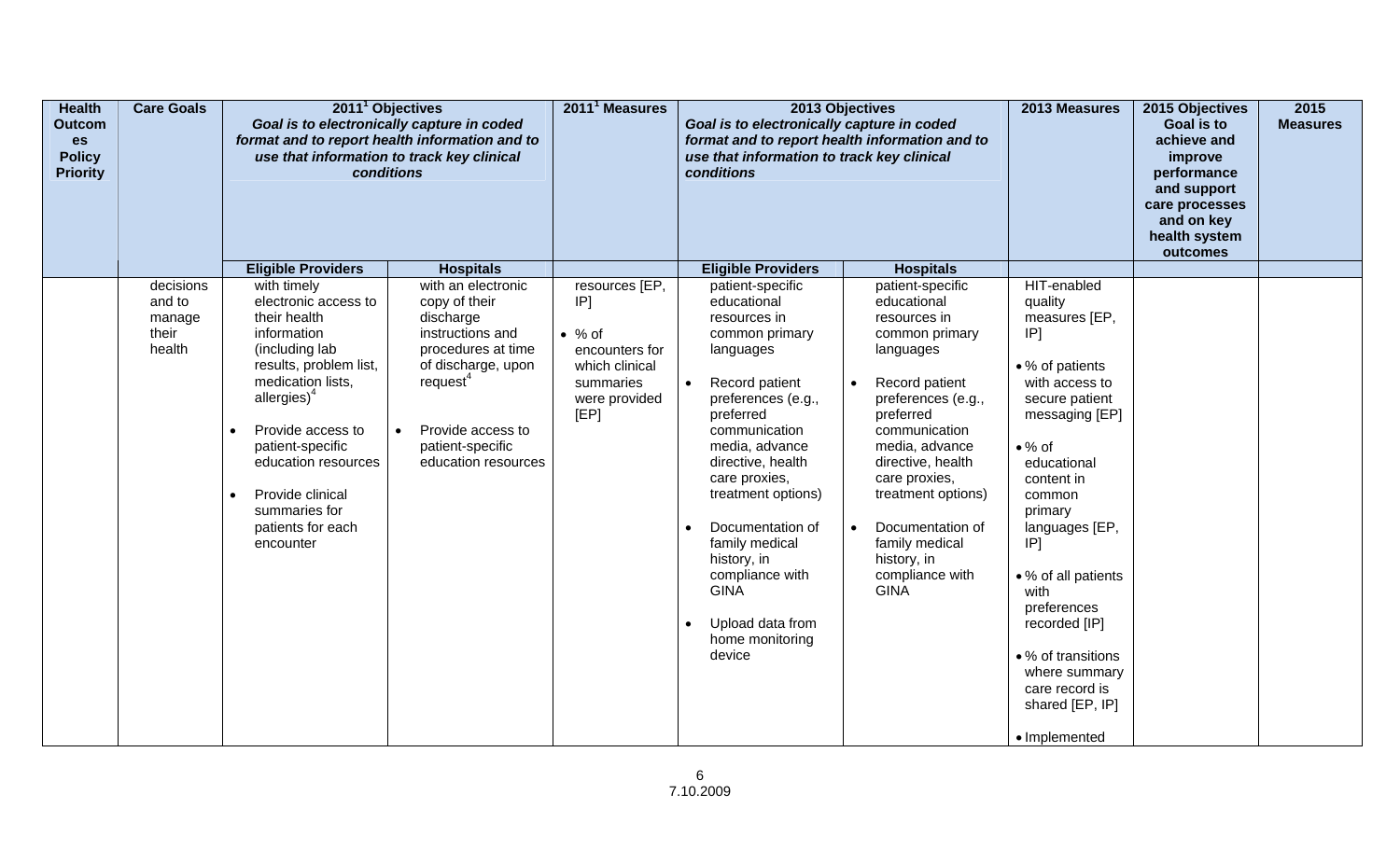| <b>Health</b><br><b>Outcom</b><br>es<br><b>Policy</b><br><b>Priority</b> | <b>Care Goals</b>                                                                                    | 2011 <sup>1</sup> Objectives<br>Goal is to electronically capture in coded<br>format and to report health information and to<br>use that information to track key clinical<br>conditions<br><b>Hospitals</b>                                                                                                                                                    |                                                                                                                                                                                                                                                                                                                                                                                                         | 2011 <sup>1</sup> Measures                                                                                                                                                                                                                                                     | Goal is to electronically capture in coded<br>format and to report health information and to<br>use that information to track key clinical<br>conditions                                                                                                                                                                                                                | 2013 Objectives                                                                                                                                                                                                                                                                                                                  | 2013 Measures                                                                                                                                                                                                                                         | 2015 Objectives<br>Goal is to<br>achieve and<br>improve<br>performance<br>and support<br>care processes<br>and on key<br>health system<br>outcomes | 2015<br><b>Measures</b>                                                                                                                                                                               |
|--------------------------------------------------------------------------|------------------------------------------------------------------------------------------------------|-----------------------------------------------------------------------------------------------------------------------------------------------------------------------------------------------------------------------------------------------------------------------------------------------------------------------------------------------------------------|---------------------------------------------------------------------------------------------------------------------------------------------------------------------------------------------------------------------------------------------------------------------------------------------------------------------------------------------------------------------------------------------------------|--------------------------------------------------------------------------------------------------------------------------------------------------------------------------------------------------------------------------------------------------------------------------------|-------------------------------------------------------------------------------------------------------------------------------------------------------------------------------------------------------------------------------------------------------------------------------------------------------------------------------------------------------------------------|----------------------------------------------------------------------------------------------------------------------------------------------------------------------------------------------------------------------------------------------------------------------------------------------------------------------------------|-------------------------------------------------------------------------------------------------------------------------------------------------------------------------------------------------------------------------------------------------------|----------------------------------------------------------------------------------------------------------------------------------------------------|-------------------------------------------------------------------------------------------------------------------------------------------------------------------------------------------------------|
|                                                                          |                                                                                                      | <b>Eligible Providers</b>                                                                                                                                                                                                                                                                                                                                       |                                                                                                                                                                                                                                                                                                                                                                                                         |                                                                                                                                                                                                                                                                                | <b>Eligible Providers</b>                                                                                                                                                                                                                                                                                                                                               | <b>Hospitals</b>                                                                                                                                                                                                                                                                                                                 |                                                                                                                                                                                                                                                       |                                                                                                                                                    |                                                                                                                                                                                                       |
|                                                                          |                                                                                                      |                                                                                                                                                                                                                                                                                                                                                                 |                                                                                                                                                                                                                                                                                                                                                                                                         |                                                                                                                                                                                                                                                                                |                                                                                                                                                                                                                                                                                                                                                                         |                                                                                                                                                                                                                                                                                                                                  | ability to<br>incorporate data<br>uploaded from<br>home<br>monitoring<br>devices [EP]                                                                                                                                                                 |                                                                                                                                                    |                                                                                                                                                                                                       |
| Improve<br>care<br>coordina<br>tion                                      | Exchange<br>meaningf<br>ul clinical<br>informatio<br>n among<br>profession<br>al health<br>care team | Capability to<br>exchange key<br>clinical information<br>(e.g., problem list,<br>medication list.<br>allergies, test<br>results), among<br>providers of care<br>and patient<br>authorized entities<br>electronically <sup>5</sup><br>Perform medication<br>$\bullet$<br>reconciliation at<br>relevant encounters<br>and each transition<br>of care <sup>6</sup> | Capability to<br>$\bullet$<br>exchange key<br>clinical information<br>(e.g., discharge<br>summary,<br>procedures,<br>problem list,<br>medication list.<br>allergies, test<br>results), among<br>providers of care<br>and patient<br>authorized entities<br>electronically <sup>5</sup><br>Perform medication<br>reconciliation at<br>relevant encounters<br>and each transition<br>of care <sup>6</sup> | • Report 30-day<br>readmission<br>rate [IP]<br>$\bullet$ % of<br>encounters<br>where med<br>reconciliation<br>was performed<br>[EP, IP]<br>• Implemented<br>ability to<br>exchange<br>health<br>information<br>with external<br>clinical entity<br>(specifically<br>labs, care | Retrieve and act on<br>$\bullet$<br>electronic<br>prescription fill data<br>Produce and share<br>$\bullet$<br>an electronic<br>summary care<br>record for every<br>transition in care<br>(place of service,<br>consults, discharge)<br>Perform medication<br>$\bullet$<br>reconciliation at<br>each transition of<br>care from one<br>health care setting<br>to another | Retrieve and act on<br>electronic<br>prescription fill data<br>Produce and share<br>an electronic<br>summary care<br>record for every<br>transition in care<br>(place of service,<br>consults, discharge)<br>Perform medication<br>reconciliation at<br>each transition of<br>care from one<br>health care setting<br>to another | • Access to<br>comprehensive<br>patient data<br>from all<br>available<br>sources<br>• 10 % reduction<br>in 30-day<br>readmission<br>rates for 2013<br>compared to<br>2012<br>• Improvement in<br>NQF-endorsed<br>measures of<br>care<br>coordination. | Access<br>$\bullet$<br>comprehensi<br>ve patient<br>data from all<br>available<br>sources                                                          | Aggregate<br>clinical<br>summarie<br>s from<br>multiple<br>sources<br>available<br>to<br>authorize<br>d users<br>[OP, IP]<br>NQF-<br>endorsed<br>Care<br>Coordinati<br><b>on</b><br>Measures<br>(TBD) |

<sup>&</sup>lt;sup>5</sup> Health information exchange capability and demonstrated exchange to be specified by Health Information Exchange Work Group of HIT Policy Committee.<br><sup>6</sup> Transition of care defined as moving from one health care setting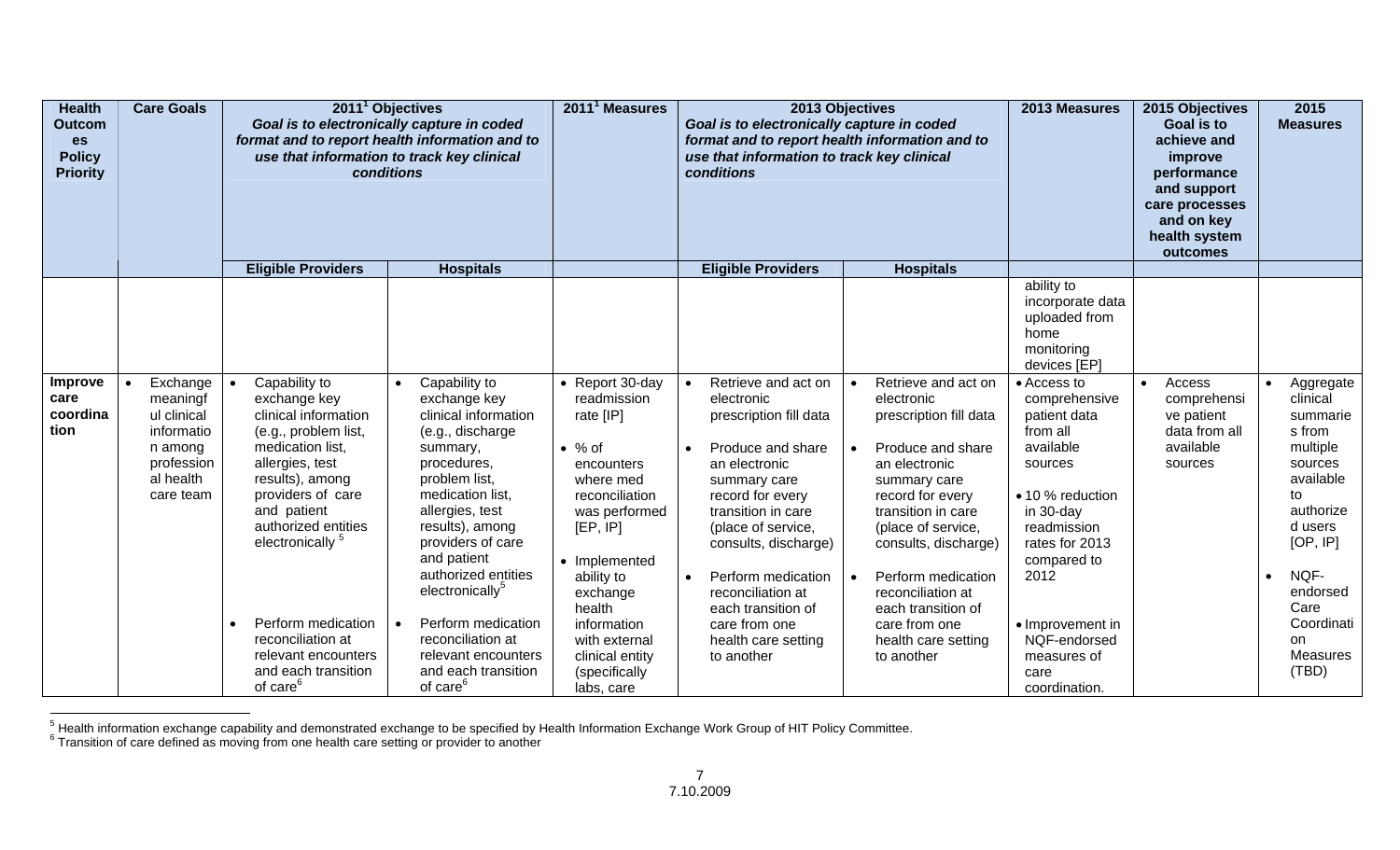| <b>Health</b><br>Outcom<br>es<br><b>Policy</b><br><b>Priority</b> | <b>Care Goals</b>                                    | 2011 <sup>1</sup> Objectives<br>Goal is to electronically capture in coded<br>format and to report health information and to<br>use that information to track key clinical<br>conditions |                                                                                                                                                                                                                                                                       | 2011 <sup>1</sup> Measures | 2013 Objectives<br>Goal is to electronically capture in coded<br>format and to report health information and to<br>use that information to track key clinical<br>conditions                                                                                             |                                                                                                                                                                                      |           | 2013 Measures                                                                                                                                                                                                           |  | 2015 Objectives<br><b>Goal is to</b><br>achieve and<br>improve<br>performance<br>and support<br>care processes<br>and on key<br>health system<br>outcomes                                                               |                                                                                                                                                                                                                | 2015<br><b>Measures</b> |                                                                                                                                                            |                        |                                                                                                                     |
|-------------------------------------------------------------------|------------------------------------------------------|------------------------------------------------------------------------------------------------------------------------------------------------------------------------------------------|-----------------------------------------------------------------------------------------------------------------------------------------------------------------------------------------------------------------------------------------------------------------------|----------------------------|-------------------------------------------------------------------------------------------------------------------------------------------------------------------------------------------------------------------------------------------------------------------------|--------------------------------------------------------------------------------------------------------------------------------------------------------------------------------------|-----------|-------------------------------------------------------------------------------------------------------------------------------------------------------------------------------------------------------------------------|--|-------------------------------------------------------------------------------------------------------------------------------------------------------------------------------------------------------------------------|----------------------------------------------------------------------------------------------------------------------------------------------------------------------------------------------------------------|-------------------------|------------------------------------------------------------------------------------------------------------------------------------------------------------|------------------------|---------------------------------------------------------------------------------------------------------------------|
|                                                                   |                                                      |                                                                                                                                                                                          | <b>Eligible Providers</b>                                                                                                                                                                                                                                             |                            | <b>Hospitals</b>                                                                                                                                                                                                                                                        |                                                                                                                                                                                      |           | <b>Eligible Providers</b>                                                                                                                                                                                               |  | <b>Hospitals</b>                                                                                                                                                                                                        |                                                                                                                                                                                                                |                         |                                                                                                                                                            |                        |                                                                                                                     |
|                                                                   |                                                      |                                                                                                                                                                                          |                                                                                                                                                                                                                                                                       |                            |                                                                                                                                                                                                                                                                         | summary and<br>medication<br>lists) [EP, IP]<br>• % of transitions<br>in care for<br>which<br>summary care<br>record is<br>shared (e.g.,<br>electronic,<br>paper, e-Fax)<br>[EP, IP] |           |                                                                                                                                                                                                                         |  |                                                                                                                                                                                                                         |                                                                                                                                                                                                                |                         |                                                                                                                                                            |                        |                                                                                                                     |
| Improve<br>populati<br>on and<br>public<br>health                 | Communi<br>cate with<br>public<br>health<br>agencies | $\bullet$                                                                                                                                                                                | Capability to submit<br>electronic data to<br>immunization<br>registries and actual<br>submission where<br>required and<br>accelted. <sup>7</sup><br>Capability to<br>provide electronic<br>syndromic<br>surveillance data to<br>public health<br>agencies and actual | $\bullet$                  | Capability to submit<br>electronic data to<br>immunization<br>registries and actual<br>submission where<br>required and<br>accelted. <sup>7</sup><br>Capability to<br>provide electronic<br>submission of<br>reportable lab<br>results to public<br>health agencies and | • Report up-to-<br>date status for<br>childhood<br>immunizations<br>[EP]<br>• % reportable<br>lab results<br>submitted<br>electronically<br>[IP]                                     | $\bullet$ | Receive<br>immunization<br>histories and<br>recommendations<br>from immunization<br>registries'<br>Receive health<br>alerts from public<br>health agencies<br>Provide sufficiently<br>anonymized<br>electronic syndrome |  | Receive<br>immunization<br>histories and<br>recommendations<br>from immunization<br>registries'<br>Receive health<br>alerts from public<br>health agencies<br>Provide sufficiently<br>anonymized<br>electronic syndrome | • % of patients for<br>whom an<br>assessment of<br>immunization<br>need and status<br>has been<br>completed<br>during the visit<br>[EP]<br>• % of patients for<br>whom a public<br>health alert<br>should have | $\bullet$               | Use of<br>epidemiologi<br>c data<br>Automated<br>real-time<br>surveillance<br>(adverse<br>events, near<br>misses,<br>disease<br>outbreaks,<br>bioterrorism | $\bullet$<br>$\bullet$ | HIT-<br>enabled<br>population<br>measures<br>[OP, IP]<br>HIT-<br>enabled<br>surveillan<br>ce<br>measure<br>[OP, IP] |

 $7$  Applicability to Medicare versus Medicaid meaningful use is to be determined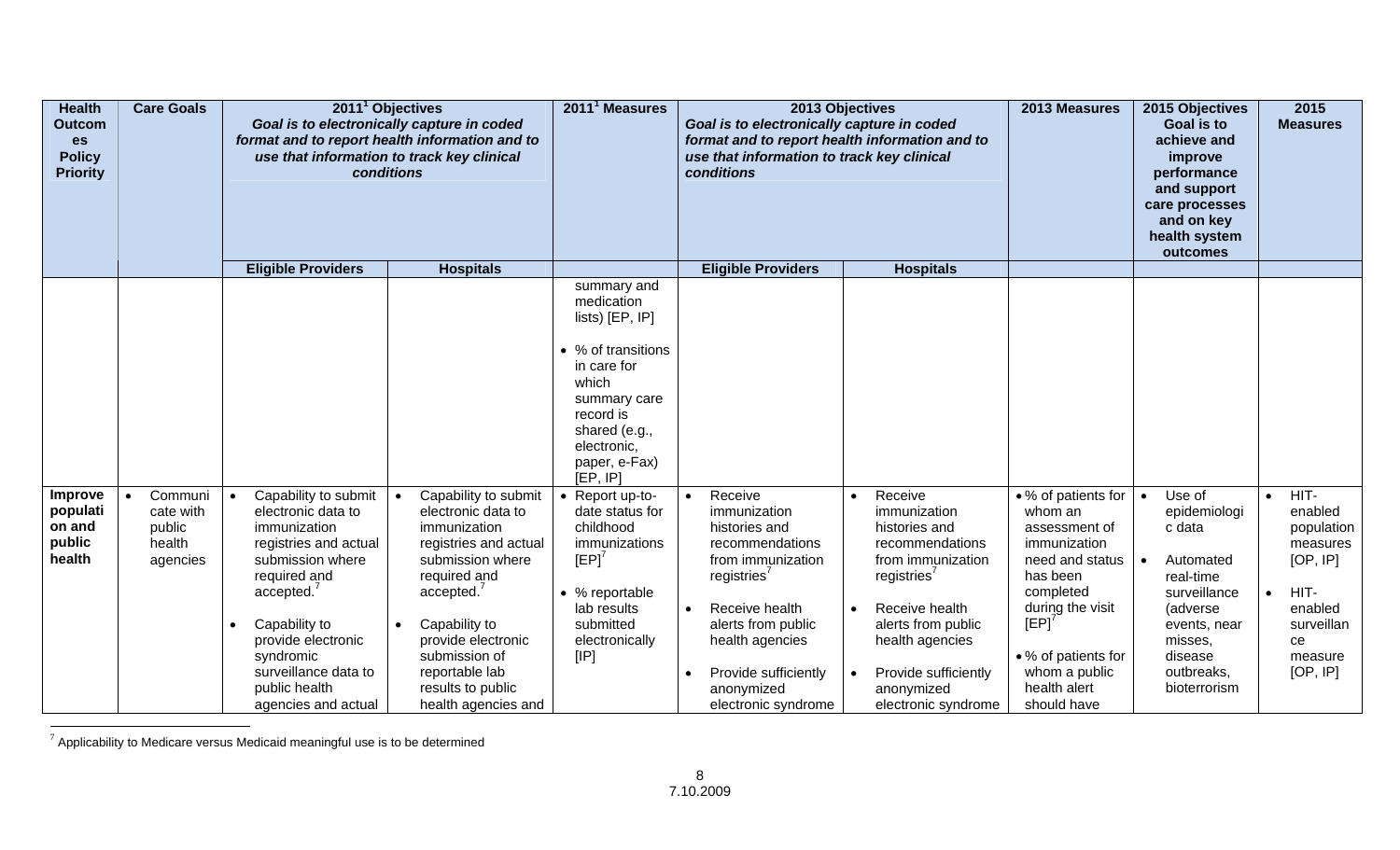| <b>Health</b><br><b>Outcom</b><br><b>es</b><br><b>Policy</b><br><b>Priority</b>                                              | <b>Care Goals</b>                                                                                                                    | 2011 <sup>1</sup> Objectives<br>Goal is to electronically capture in coded<br>format and to report health information and to<br>use that information to track key clinical<br>conditions<br><b>Eligible Providers</b><br><b>Hospitals</b> |                                                                                                                                                                                                                                         | 2011 <sup>1</sup> Measures                                                                                                                    | 2013 Objectives<br>Goal is to electronically capture in coded<br>format and to report health information and to<br>use that information to track key clinical<br>conditions                                                                    |                                                                                                       | 2013 Measures                                                                                                                                                            | 2015 Objectives<br>Goal is to<br>achieve and<br>improve<br>performance<br>and support<br>care processes<br>and on key<br>health system<br>outcomes     | 2015<br><b>Measures</b>                                                                                                           |
|------------------------------------------------------------------------------------------------------------------------------|--------------------------------------------------------------------------------------------------------------------------------------|-------------------------------------------------------------------------------------------------------------------------------------------------------------------------------------------------------------------------------------------|-----------------------------------------------------------------------------------------------------------------------------------------------------------------------------------------------------------------------------------------|-----------------------------------------------------------------------------------------------------------------------------------------------|------------------------------------------------------------------------------------------------------------------------------------------------------------------------------------------------------------------------------------------------|-------------------------------------------------------------------------------------------------------|--------------------------------------------------------------------------------------------------------------------------------------------------------------------------|--------------------------------------------------------------------------------------------------------------------------------------------------------|-----------------------------------------------------------------------------------------------------------------------------------|
|                                                                                                                              |                                                                                                                                      |                                                                                                                                                                                                                                           |                                                                                                                                                                                                                                         |                                                                                                                                               | <b>Eligible Providers</b>                                                                                                                                                                                                                      | <b>Hospitals</b>                                                                                      |                                                                                                                                                                          |                                                                                                                                                        |                                                                                                                                   |
|                                                                                                                              |                                                                                                                                      | transmission<br>according to<br>applicable law and<br>practice                                                                                                                                                                            | actual submission<br>where it can be<br>received.<br>Capability to<br>provide electronic<br>syndromic<br>surveillance data to<br>public health<br>agencies and actual<br>transmission<br>according to<br>applicable law and<br>practice |                                                                                                                                               | surveillance data to<br>public health<br>agencies with<br>capacity to link to<br>personal identifiers                                                                                                                                          | surveillance data to<br>public health<br>agencies with<br>capacity to link to<br>personal identifiers | triggered and<br>audit evidence<br>that a trigger<br>appeared<br>during the<br>encounter                                                                                 | Clinical<br>$\bullet$<br>dashboards<br>Dynamic and<br>$\bullet$<br>Ad hoc<br>quality<br>reports                                                        |                                                                                                                                   |
| <b>Ensure</b><br>adequat<br>е<br>privacy<br>and<br>security<br>protectio<br>ns for<br>personal<br>health<br><b>informati</b> | Ensure<br>$\bullet$<br>privacy<br>and<br>security<br>protection<br>s for<br>confidenti<br>al<br>informatio<br>n through<br>operating | Compliance with<br>$\bullet$<br>HIPAA Privacy and<br>Security Rules <sup>8,9</sup><br>Compliance with fair<br>$\bullet$<br>data sharing<br>practices set forth in<br>the Nationwide<br>Privacy and<br><b>Security Framework</b>           | Compliance with<br>HIPAA Privacy and<br>Security Rule <sup>8, 9</sup><br>Compliance with fair<br>data sharing<br>practices set forth in<br>the Nationwide<br>Privacy and<br><b>Security Framework</b>                                   | $\bullet$ Full<br>compliance<br>with HIPAA<br>Privacy and<br><b>Security Rules</b><br>• Conduct or<br>update a<br>security risk<br>assessment | Use summarized or<br>$\bullet$<br>de-identified data<br>when reporting data<br>for population<br>health purposes<br>(e.g., public health,<br>quality reporting,<br>and research),<br>where appropriate,<br>so that important<br>information is |                                                                                                       | • Provide<br>summarized or<br>de-identified<br>data when<br>reporting data<br>for health<br>purposes (e.g.,<br>public health,<br>quality<br>reporting, and<br>research), | Provide<br>$\bullet$<br>patients, on<br>request, with<br>an<br>accounting of<br>treatment,<br>payment, and<br>health care<br>operations<br>disclosures | Provide<br>$\bullet$<br>patients,<br>on<br>request,<br>with a<br>timely<br>accountin<br>g of<br>disclosure<br>s for<br>treatment, |

<sup>&</sup>lt;sup>8</sup> The HIT Policy Committee recommends that CMS withhold meaningful use payment for any entity until any confirmed HIPAA privacy or security violation has been resolved<br><sup>9</sup> The HIT Policy Committee recommends that state M